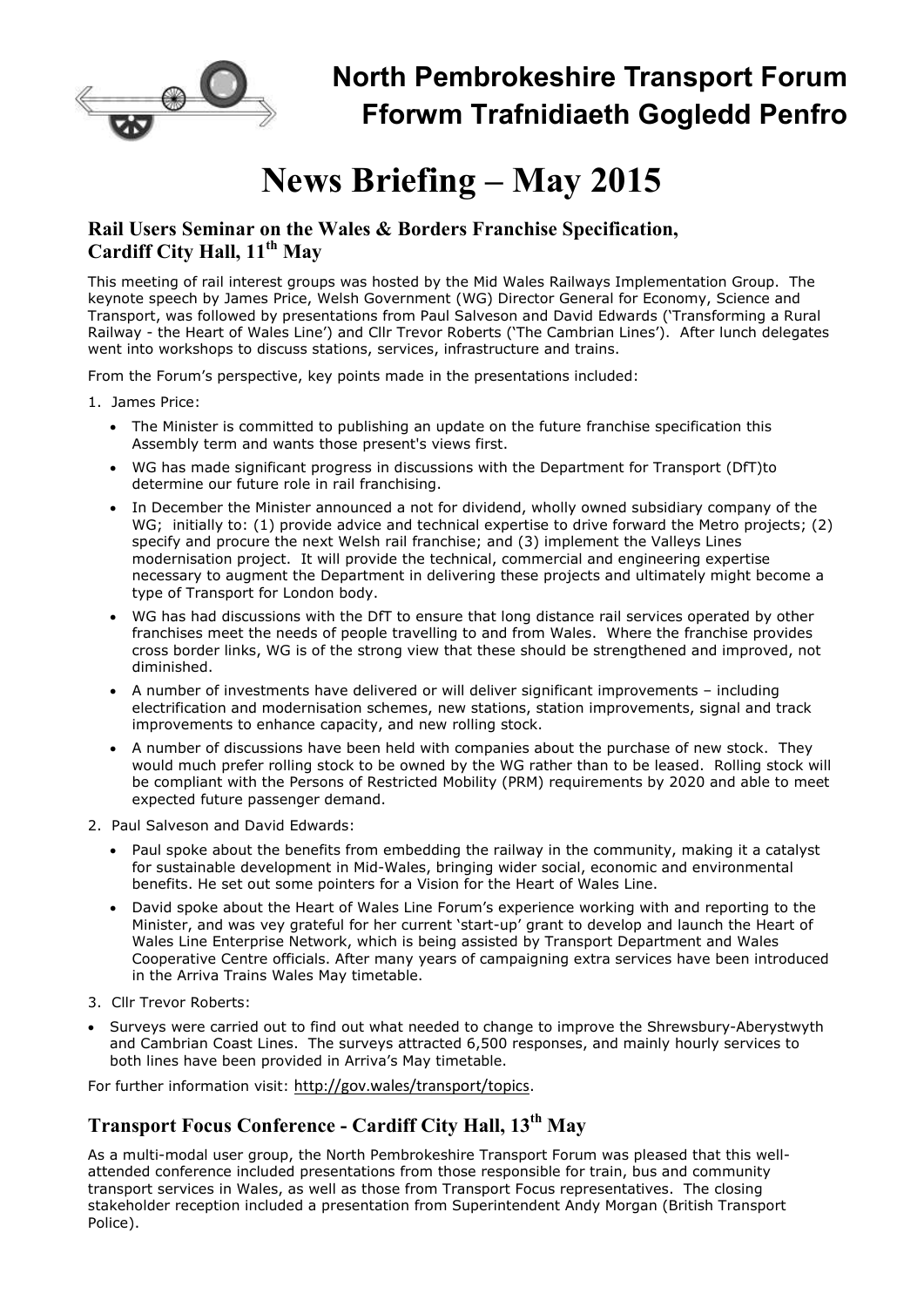From the Forum's perspective, key points made in the presentations included:

1. Anthony Smith, Transport Focus Chief Executive. Information from the Autumn 2014 National Rail Passenger Survey:

- Biggest impact on overall satisfaction with Arriva Trains rail services was: Cleanliness inside the train (36%), followed by Punctuality/reliability (26%), Ease of getting on/off the train (12%), Journey length (6%), Provision of information at stations (4%) - plus Others (16%).
- Biggest impact on overall dissatisfaction was: How train company deals with delays (65%), followed by How request to station staff handled (7%), Sufficient room for all to sit/stand (6%), Comfort of seating area (5%), Personal security on board train (5%) - plus Others (13%).

2. Ian Bullock (IB), Arriva Trains Wales (ATW) Managing Director. From his report on the current 2003 - 2015 ATW franchise:

- Arriva investment  $+E32m$  (over and above the £400k requirement).
- 956 services a day (in contrast to 800 in 2003).
- Around 31m passenger journeys in 2014 (compared to 18m in 2003); Growth rate not anticipated, nor catered for, in the contract.
- Delivering local rail cards, concessionary fares schemes and seasonal offers such as Club 55.
- 'Assisted Travel' service, all ticket offices now fully accessible, station adoption scheme, guidance for older and disabled customers.
- 3. Peter Heath (PH), Cardiff Bus Operations and Commercial Director:
	- Comparison between buses and rail: (1) Buses carry 107m passengers per annum compared to 31m rail passengers; (2) Rail as a mode receives a far higher level of subsidy than buses; (3) Rail funding is stable over franchise life and buses are funded year on year.
	- There needs to be more parity between modes and more stability for the bus market, with funding based on 5 year plans.
	- There is a need for partnership working; Operators, Local authorities and WG need to work together on bus services.
	- With regard to delivering the National Transport Plan (NTP), key elements include: (1) Reliability (bus industry figure is 95%); (2) Fares policy (must be simple and value for money); (3) Information (a step change is needed, a move towards new technology should be embraced); (4) Quality product (moving towards a new fleet of accessible vehicles with WiFi and audio/visual announcements).
- 4. Siân Summers-Rees, Community Transport Association (CTA) Director for Wales:
	- What is community transport (CT)?: (1) Non-commercial-not for profit, accessible, cost-effective, flexible transport run by the community for the community; (2) Meets needs of those who do not have access to other forms of transport.
	- CT benefits: (1) Provides a lifeline in urban and rural areas; (2) Operates when public transport not accessible or suited for everyone, e.g.; due to age related health and disability/mobility issues, location, unsuitable or unavailable public transport, shift work patterns.
	- Challenges: (1) Uncertainty about future funding streams; (2) Sourcing grant funding; (3) Volunteer recruitment; (4) Vehicle replacement.
	- With regard to delivering the NTP, the CTA is disappointed about the lack of reference to CT in the NTP, as the sector contributes to the key aims of the Plan and is focused on integration, collaboration and innovation.
- 5. Diane McCrea, Transport Focus Board Member for Wales:
	- With regard to the information that Transport Focus gathers, they have 15 years' worth of survey data and this is available on their website, www.transportfocus.org.uk.
	- Re franchising: (1) Passengers should know when a franchise is coming up for renewal and have an opportunity to feed in their views; (2) When the franchise is let there should be a clear statement about what has been purchased on the behalf of passengers; (3) It is important that the specifier and operator of the service are accountable to users, with targets based on what passengers think.

Some of the key points raised in the subsequent Question and Answer session:

Q: Why don't bus and rail companies work together better on timetable to insure multi modal journeys don't involve long delays?

A: (IB/PH) This is very obviously needed and actually very difficult to achieve. Rail services have very